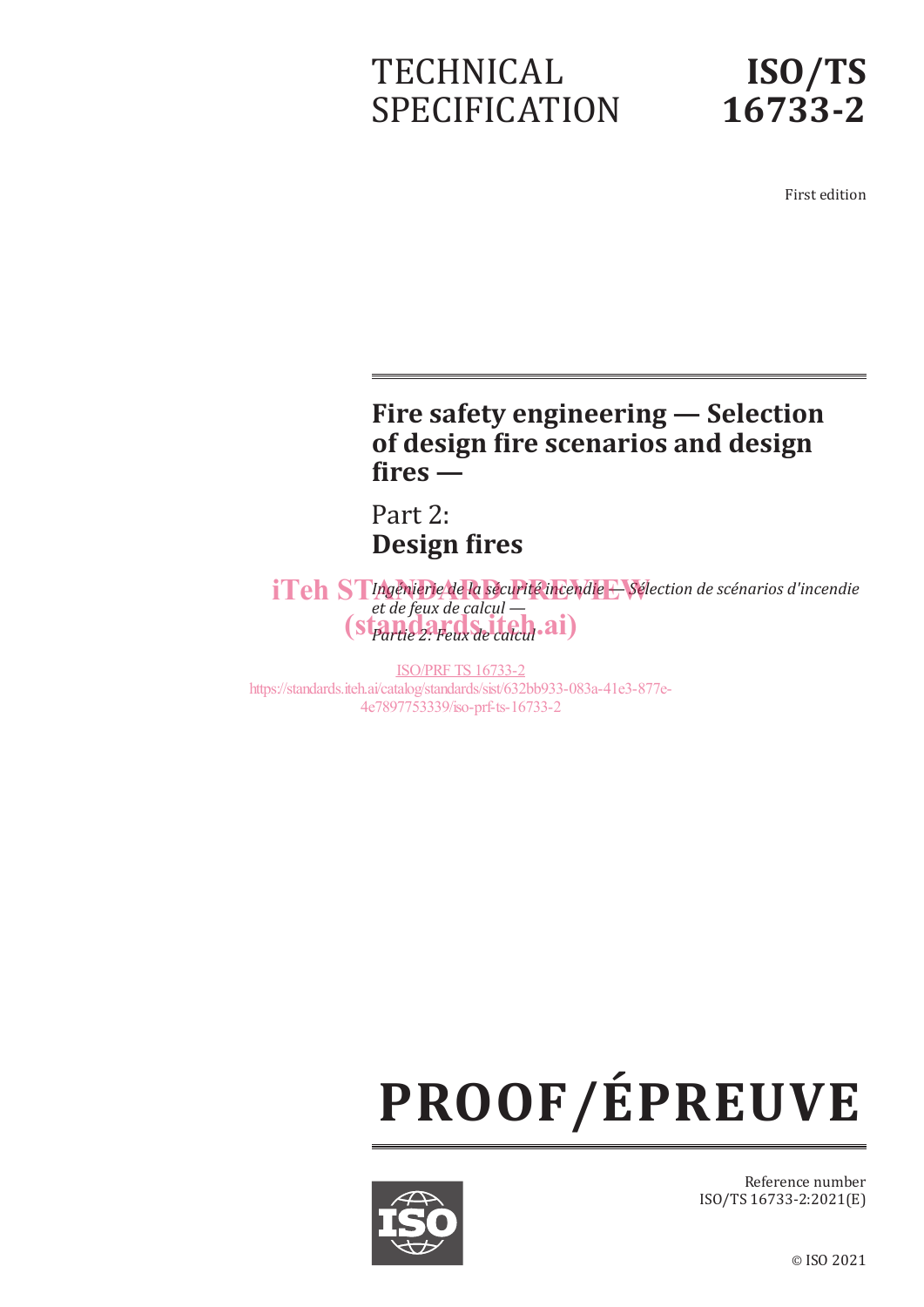## iTeh STANDARD PREVIEW (standards.iteh.ai)

ISO/PRF TS 16733-2 https://standards.iteh.ai/catalog/standards/sist/632bb933-083a-41e3-877e-4e7897753339/iso-prf-ts-16733-2



#### **COPYRIGHT PROTECTED DOCUMENT**

#### © ISO 2021

All rights reserved. Unless otherwise specified, or required in the context of its implementation, no part of this publication may be reproduced or utilized otherwise in any form or by any means, electronic or mechanical, including photocopying, or posting on the internet or an intranet, without prior written permission. Permission can be requested from either ISO at the address below or ISO's member body in the country of the requester.

ISO copyright office CP 401 • Ch. de Blandonnet 8 CH-1214 Vernier, Geneva Phone: +41 22 749 01 11 Email: copyright@iso.org Website: www.iso.org

Published in Switzerland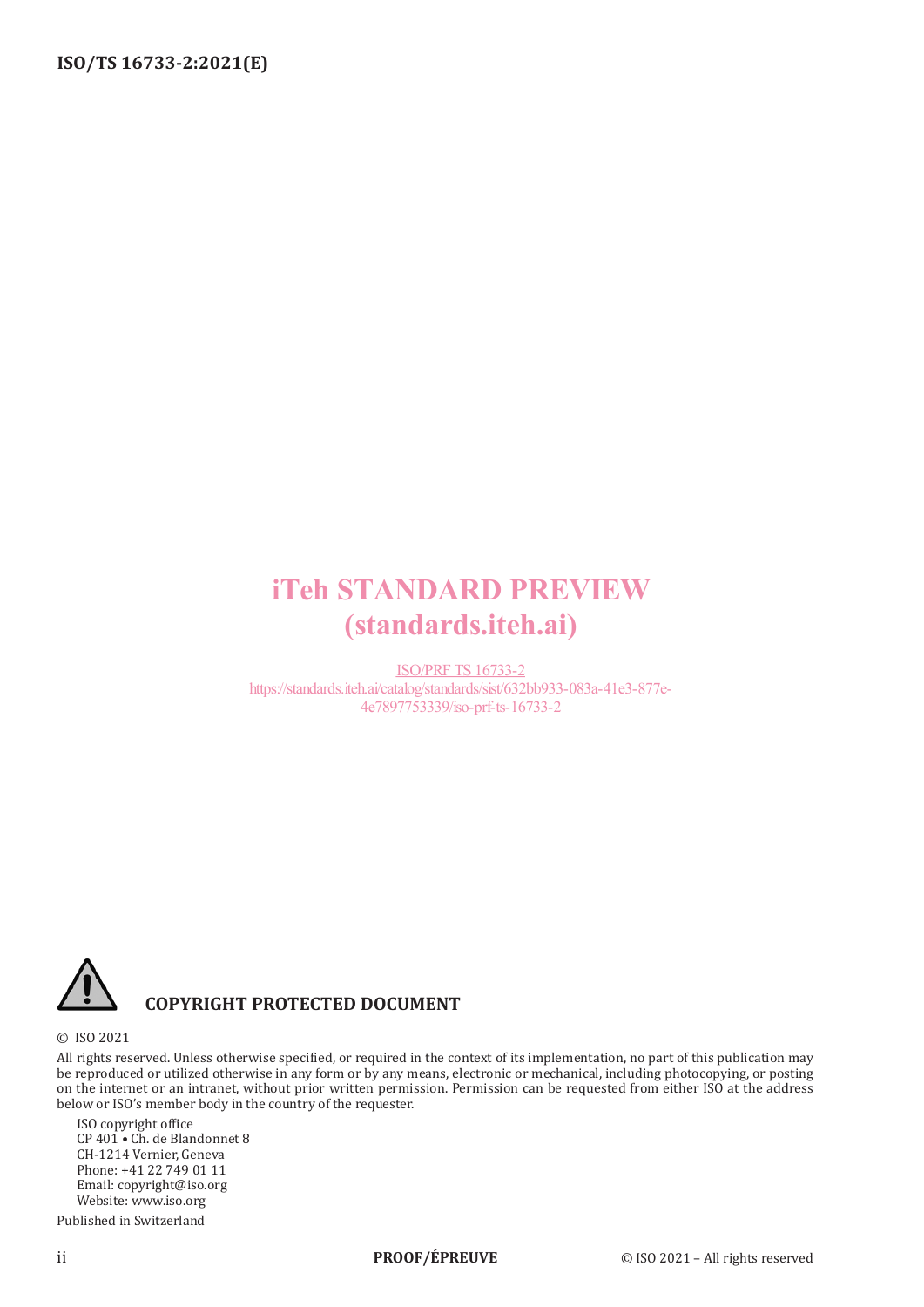Page

## **Contents**

| 1              |     |                                                                                                                                                                                                                                                  |  |
|----------------|-----|--------------------------------------------------------------------------------------------------------------------------------------------------------------------------------------------------------------------------------------------------|--|
| $\overline{2}$ |     |                                                                                                                                                                                                                                                  |  |
|                |     |                                                                                                                                                                                                                                                  |  |
| 3              |     |                                                                                                                                                                                                                                                  |  |
| 4              |     | Symbols 2008 and 2008 and 2008 and 2008 and 2008 and 2008 and 2008 and 2008 and 2008 and 2008 and 2008 and 200                                                                                                                                   |  |
| 5              |     | The role of design fires in fire safety design <b>Exercise 2016</b> 5                                                                                                                                                                            |  |
| 6              |     | Considerations based on methods of analysis <b>Entity of Alliance Active Act and Service Act and Service Act analysis</b>                                                                                                                        |  |
| 7              |     | Elements of a design fire <b>contract to the contract of a set of a set of the set of a set of the set of a set of the set of a set of the set of a set of the set of a set of the set of a set of the set of a set of the set o</b>             |  |
|                | 7.1 |                                                                                                                                                                                                                                                  |  |
|                | 7.2 |                                                                                                                                                                                                                                                  |  |
|                | 7.3 |                                                                                                                                                                                                                                                  |  |
|                | 7.4 |                                                                                                                                                                                                                                                  |  |
|                | 7.5 |                                                                                                                                                                                                                                                  |  |
|                | 7.6 |                                                                                                                                                                                                                                                  |  |
|                |     | 7.6.1                                                                                                                                                                                                                                            |  |
|                |     | 7.6.2                                                                                                                                                                                                                                            |  |
|                |     | -Intervention by fire services<br>Changes in ventilation<br>7.6.3                                                                                                                                                                                |  |
|                |     | 7.6.4                                                                                                                                                                                                                                            |  |
|                |     | Enclosure effects de production materials and de construction materials and de construction materials and dependence of the construction materials and dependence of the construction materials and dependence of the construc<br>7.6.5<br>7.6.6 |  |
|                | 7.7 |                                                                                                                                                                                                                                                  |  |
|                |     |                                                                                                                                                                                                                                                  |  |
| 8              |     | ECO/PRE TS 16733-2<br>Constructing a design fire curve website to 32bb933-083a-41e3-877e-                                                                                                                                                        |  |
|                | 8.1 |                                                                                                                                                                                                                                                  |  |
|                | 8.2 |                                                                                                                                                                                                                                                  |  |
|                | 8.3 |                                                                                                                                                                                                                                                  |  |
|                |     | 8.3.1                                                                                                                                                                                                                                            |  |
|                |     | 8.3.2                                                                                                                                                                                                                                            |  |
|                |     | 8.3.3                                                                                                                                                                                                                                            |  |
|                |     | 8.3.4                                                                                                                                                                                                                                            |  |
|                |     | 8.3.5                                                                                                                                                                                                                                            |  |
|                |     | 8.3.6                                                                                                                                                                                                                                            |  |
|                | 8.4 |                                                                                                                                                                                                                                                  |  |
|                |     | 8.4.1                                                                                                                                                                                                                                            |  |
|                |     | Empirical correlations for critical heat release rate for onset of flashover  21<br>8.4.2                                                                                                                                                        |  |
|                | 8.5 |                                                                                                                                                                                                                                                  |  |
|                |     | General 22<br>8.5.1<br>8.5.2                                                                                                                                                                                                                     |  |
|                |     | 8.5.3                                                                                                                                                                                                                                            |  |
|                |     | 8.5.4                                                                                                                                                                                                                                            |  |
|                | 8.6 |                                                                                                                                                                                                                                                  |  |
|                |     | 8.6.1                                                                                                                                                                                                                                            |  |
|                |     | 8.6.2                                                                                                                                                                                                                                            |  |
|                |     | 8.6.3                                                                                                                                                                                                                                            |  |
|                |     | 8.6.4                                                                                                                                                                                                                                            |  |
|                | 8.7 | Step 6 — Fire duration 26                                                                                                                                                                                                                        |  |
|                |     | 8.7.1                                                                                                                                                                                                                                            |  |
|                |     | 8.7.2                                                                                                                                                                                                                                            |  |
|                | 8.8 |                                                                                                                                                                                                                                                  |  |
|                |     |                                                                                                                                                                                                                                                  |  |
| 9              |     | Species production 27                                                                                                                                                                                                                            |  |
|                | 9.1 |                                                                                                                                                                                                                                                  |  |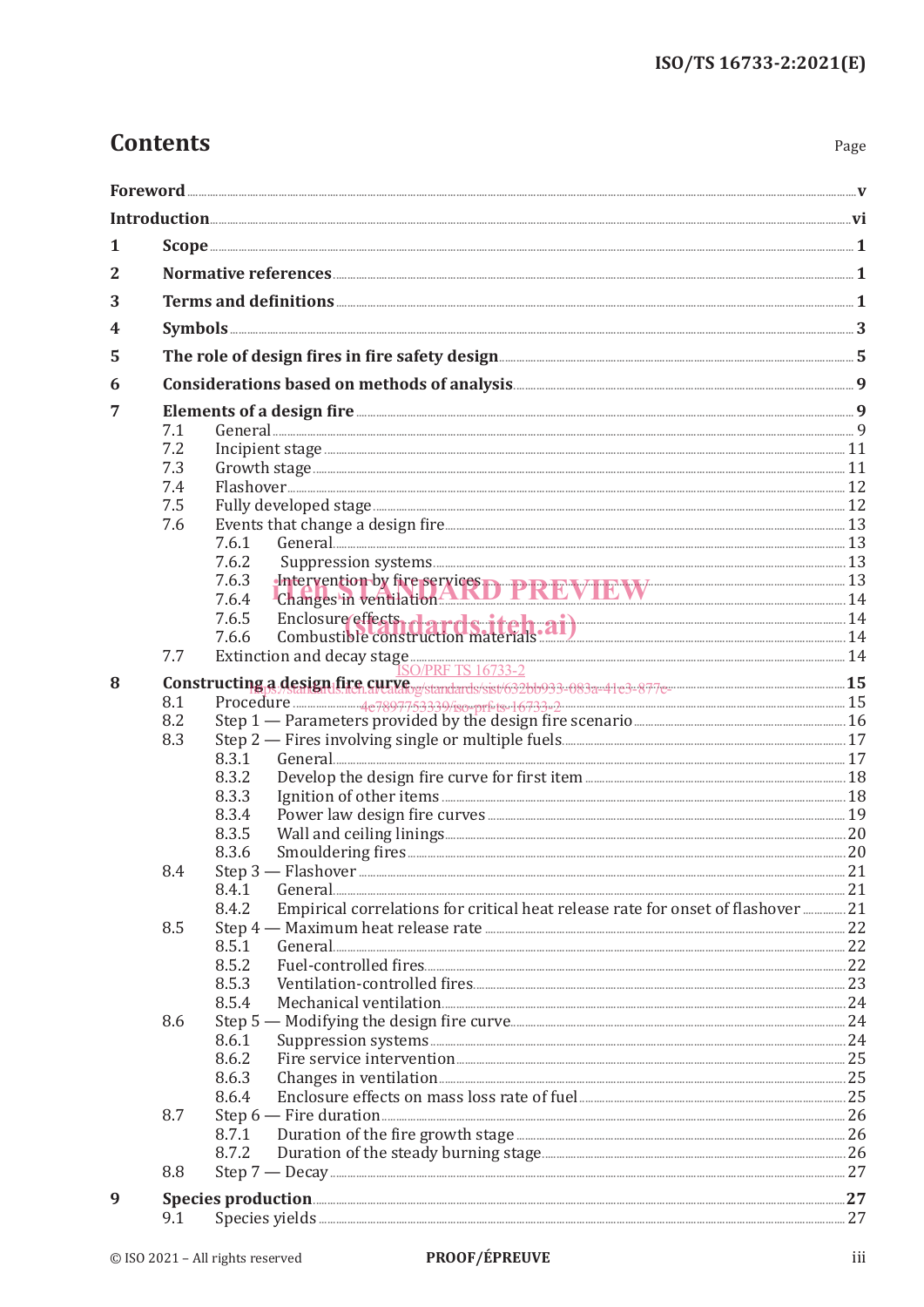| 10 | Design fires for structural fire engineering $27$ |                                                                                   |    |
|----|---------------------------------------------------|-----------------------------------------------------------------------------------|----|
|    | 10.1                                              |                                                                                   |    |
|    | 10.2                                              |                                                                                   |    |
|    |                                                   |                                                                                   |    |
|    |                                                   | Flames impinging the ceiling <b>Election</b> 29<br>10.2.2                         |    |
|    | 10.3                                              |                                                                                   |    |
|    |                                                   |                                                                                   |    |
|    |                                                   |                                                                                   |    |
|    |                                                   |                                                                                   |    |
|    | 10.4                                              |                                                                                   |    |
| 11 |                                                   | External design fires 36                                                          |    |
| 12 |                                                   |                                                                                   |    |
| 13 |                                                   | Probabilistic aspects of design fires                                             |    |
|    | 13.1                                              |                                                                                   |    |
|    | 13.2                                              |                                                                                   |    |
|    | 13.3                                              |                                                                                   |    |
|    | 13.4                                              |                                                                                   |    |
|    | 13.5                                              |                                                                                   |    |
| 14 |                                                   |                                                                                   |    |
|    |                                                   | Annex A (informative) Data for development of design fires <b>manufactures</b> 42 |    |
|    |                                                   |                                                                                   | 48 |
|    |                                                   | <b>Teh STANDARD PREVIEW</b>                                                       |    |

## (standards.iteh.ai)

**ISO/PRF TS 16733-2** 

https://standards.iteh.ai/catalog/standards/sist/632bb933-083a-41e3-877e-4e7897753339/iso-prf-ts-16733-2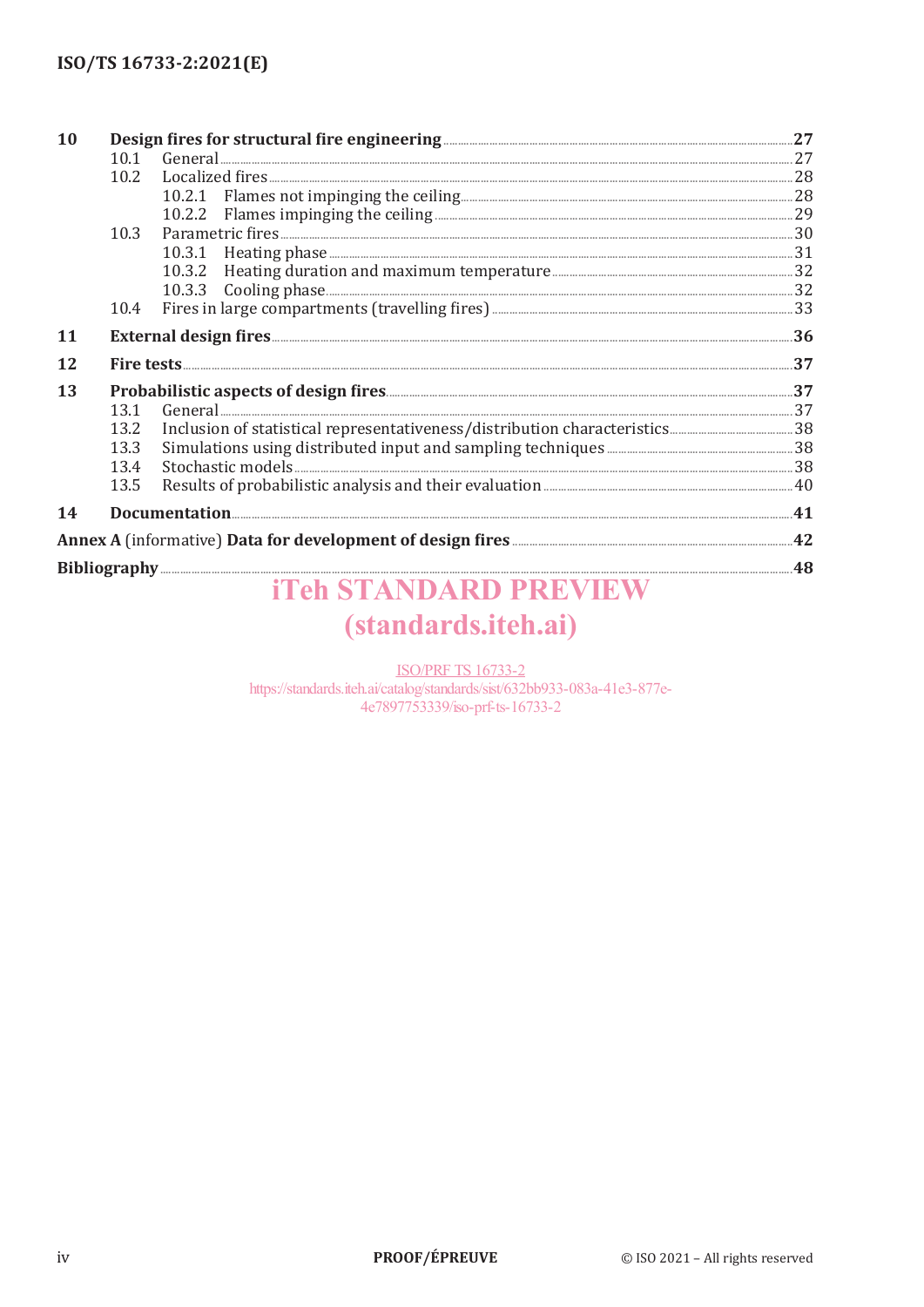### **Foreword**

ISO (the International Organization for Standardization) is a worldwide federation of national standards bodies (ISO member bodies). The work of preparing International Standards is normally carried out through ISO technical committees. Each member body interested in a subject for which a technical committee has been established has the right to be represented on that committee. International organizations, governmental and non-governmental, in liaison with ISO, also take part in the work. ISO collaborates closely with the International Electrotechnical Commission (IEC) on all matters of electrotechnical standardization.

The procedures used to develop this document and those intended for its further maintenance are described in the ISO/IEC Directives, Part 1. In particular, the different approval criteria needed for the different types of ISO documents should be noted. This document was drafted in accordance with the editorial rules of the ISO/IEC Directives, Part 2 (see www.iso.org/directives).

Attention is drawn to the possibility that some of the elements of this document may be the subject of patent rights. ISO shall not be held responsible for identifying any or all such patent rights. Details of any patent rights identified during the development of the document will be in the Introduction and/or on the ISO list of patent declarations received (see www.iso.org/patents).

Any trade name used in this document is information given for the convenience of users and does not constitute an endorsement.

For an explanation of the voluntary nature of standards, the meaning of ISO specific terms and expressions related to conformity assessment, as well as information about ISO's adherence to the experience or<br>World Trade Organization (WTO) principles in the Technical Barriers to Trade (TBT), see www.iso.org/ World Trade Organization (WTO) principles in the Technical Barriers to Trade (TBT), see www.iso.org/ iso/foreword.html. (standards.iteh.ai)

This document was prepared by Technical Committee ISO/TC 92*, Fire safety*, Subcommittee SC 4, *Fire safety engineering.* ISO/PRF TS 16733-2 https://standards.iteh.ai/catalog/standards/sist/632bb933-083a-41e3-877e-

This first edition, in conjunction w<del>ith ISO/TS 16733-1:2015 ca</del>ncels and replaces ISO/TS 16733:2006.

A list of all parts in the ISO 16733 series can be found on the ISO website.

Any feedback or questions on this document should be directed to the user's national standards body. A complete listing of these bodies can be found at www.iso.org/members.html.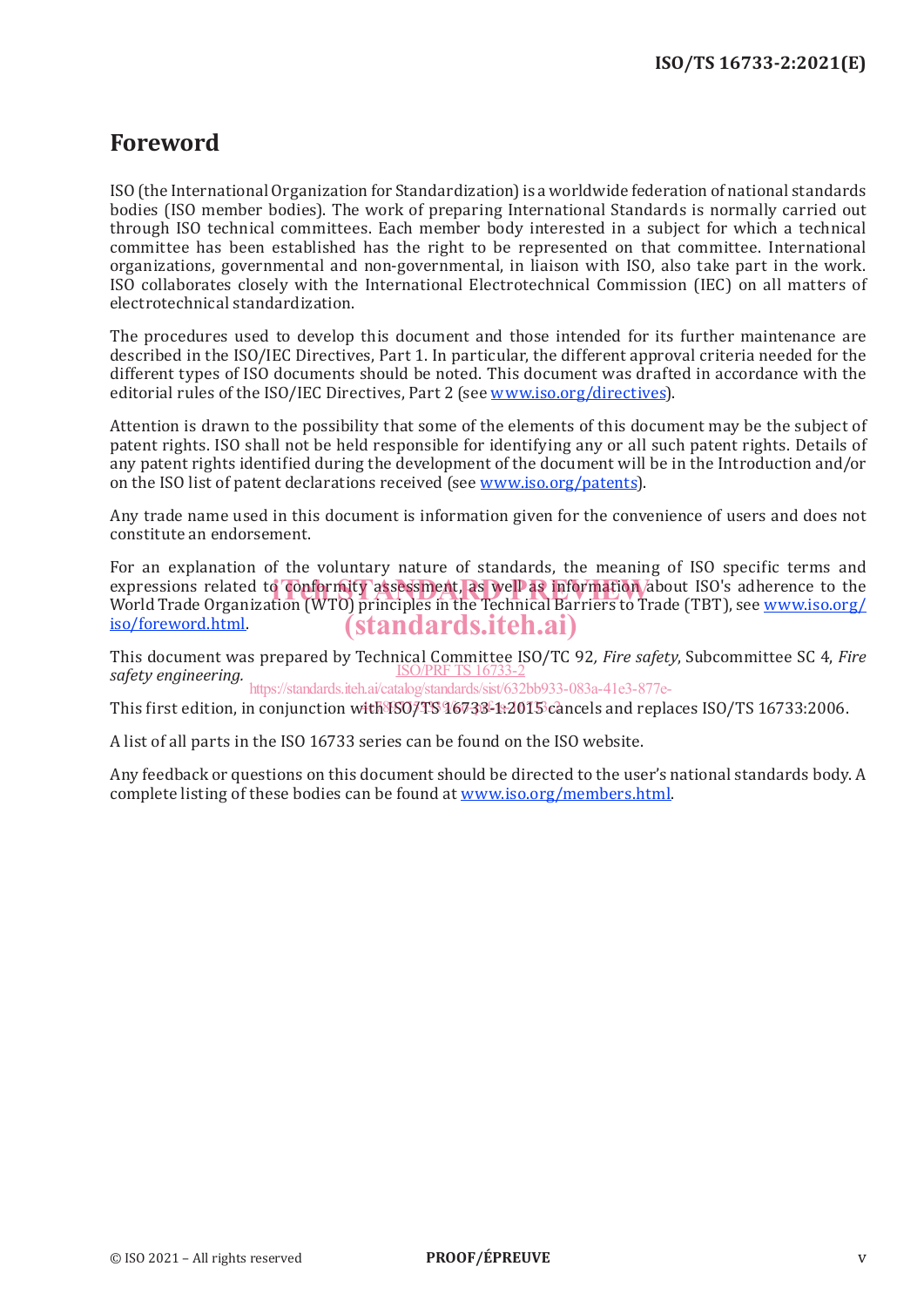## **Introduction**

This document provides guidance for the specification of design fires for use in fire safety engineering analysis. A design fire is linked to a specific scenario that is tailored to the fire-safety design objective. There can be several fire safety objectives being addressed, including safety of life (for occupants and rescue personnel), conservation of property, protection of the environment and preservation of heritage. A different set of design fire scenarios and design fires can be required to assess the adequacy of a proposed design for each objective.

The procedure for the selection of the design fire scenarios is described in ISO 16733-1. The design fire can be thought of as an engineering representation of a fire or a "load" that is used to determine the consequences of a given fire scenario. The set of assumed fire characteristics are referred to as "the design fire". In this document, various formulae are presented to calculate different phenomena. Formulae other than those presented here can also be applicable for a given application.

It is important that the design fire be appropriate to the objectives of the fire-safety engineering analysis. It should challenge the fire safety systems in a specific built environment and result in a final design solution that satisfies performance criteria associated with all the relevant design objectives.

Users of this document should be appropriately qualified and competent in the field of fire safety engineering. It is important that users understand the parameters within which specific methodologies may be used.

ISO 23932-1 provides a performance-based methodology for engineers to assess the level of fire safety for new or existing built environments. Fire safety is evaluated through an engineered approach for a series of the consequences of based on the quantification of the behaviour of fire and based on knowledge of the consequences of such behaviour on life safety, property, heritage and the environment. ISO 23932-1 provides the process (pecessary standards) and essential elements for decisining a reduct performance based fire safety. process (necessary steps) and essential elements for designing a robust, performance-based fire safety programme.

#### ISO/PRF TS 16733-2

ISO 23932-1 is supported by a set of ISO fire safety engance in 632bb933-083 available on the methods and not also also a monetated by a second to the strategic model in the annual contribution on the momentum and data needed for the steps in a fire safety engineering design summarized in ISO 23932-1:2018, Clause 4 and shown in Figure 1. This system of standards provides an awareness of the interrelationships between fire evaluations when using the set of ISO fire safety engineering standards.

Each document includes language in the introductory material of the document to tie it to the steps in the fire safety engineering design process outlined in ISO 23932-1. Selection of design fire scenarios and design fires form part of conformance with ISO 23932-1, and all the requirements of ISO 23932-1 apply to any application of this document.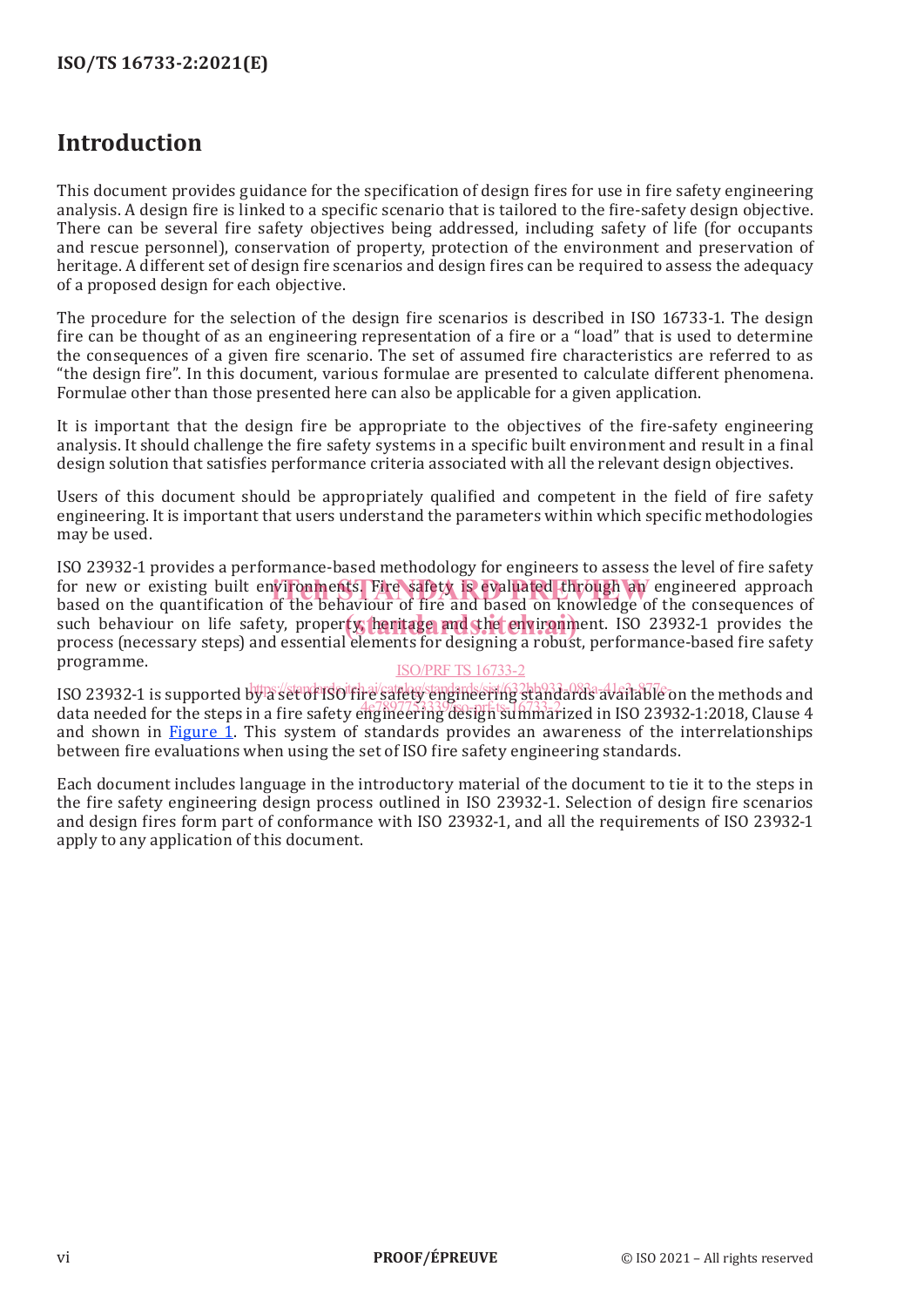## **Fire safety engineering — Selection of design fire scenarios and design fires —**

## Part 2: **Design fires**

#### **1 Scope**

This document provides guidance for the specification of design fires for use in fire safety engineering analysis of building and structures in the built environment. The design fire is intended to be used in an engineering analysis to determine consequences in fire safety engineering analyses.

#### **2 Normative references**

The following documents, in whole or in part, are normatively referenced in this document. For dated references, only the edition cited applies. For undated references, the latest edition of the referenced document (including any amendments) applies.

ISO 13943, *Fire safety LVocabulary* ANDARD PREVIEW

## (standards.iteh.ai)

#### **3 Terms and definitions**

For the purposes of this document, the terms and definitions given in ISO 13943 and the following apply. ISO/PRF TS 16733-2 https://standards.iteh.ai/catalog/standards/sist/632bb933-083a-41e3-877e-

ISO and IEC maintain terminological databases for use in standardization at the following addresses:

— ISO Online browsing platform: available at https://www.iso.org/obp

— IEC Electropedia: available at http://www.electropedia.org/

#### **3.1**

#### **combustion efficiency**

ratio of the amount of heat release in incomplete combustion to the theoretical heat of complete combustion

Note 1 to entry: Combustion efficiency can be calculated only for cases where complete combustion can be defined.

Note 2 to entry: Combustion efficiency is dimensionless and is usually expressed as a percentage.

#### **3.2**

**design fire**

quantitative description of assumed fire characteristics within a *design fire scenario (*3.3*)*

Note 1 to entry: Typically, an idealized description of the variation with time of important fire variables, such as heat release rate and toxic species yields, along with other important input data for modelling such as the fire load density.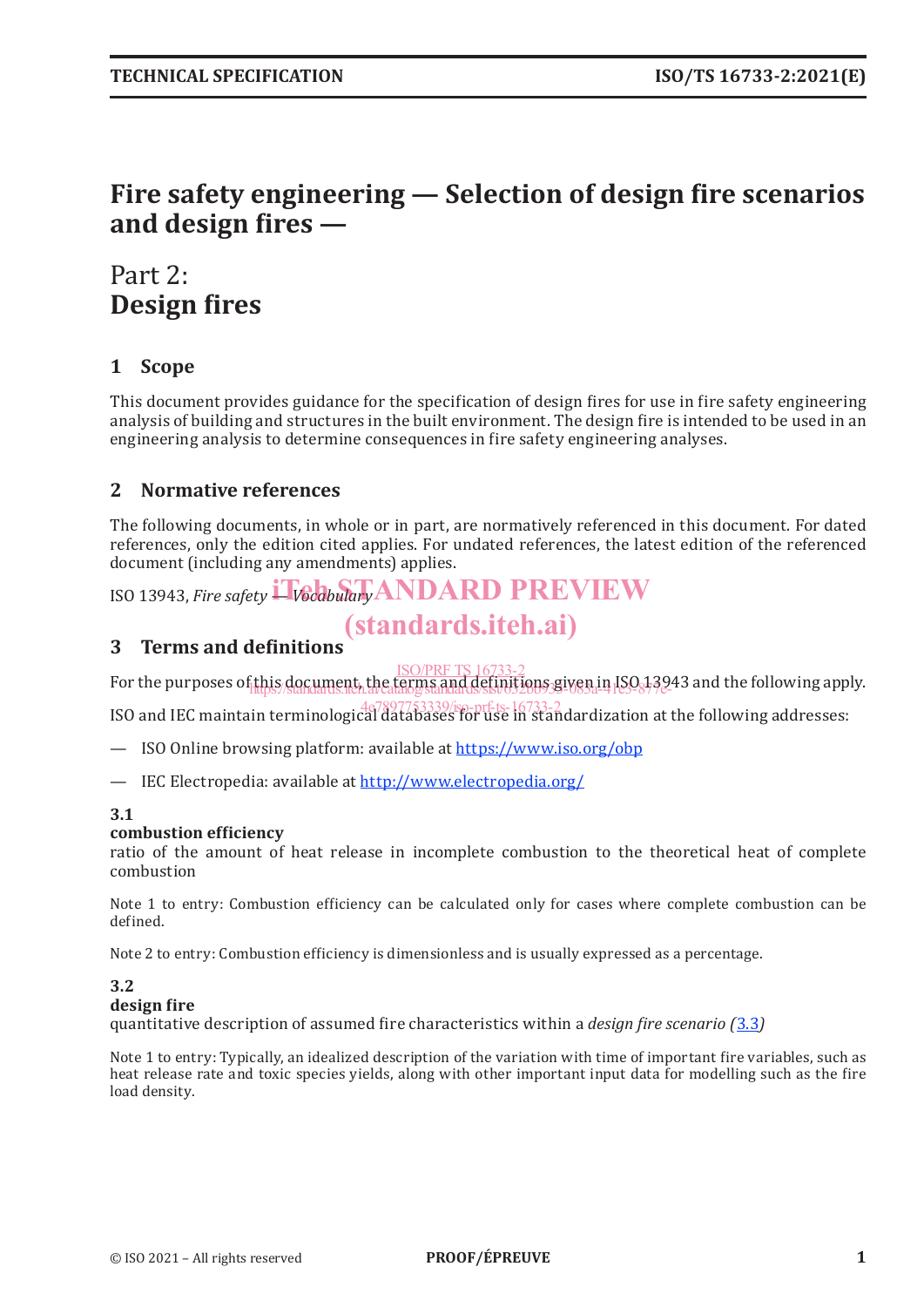#### **3.3**

#### **design fire scenario**

specific *fire scenario* (3.9) on which a deterministic fire safety engineering analysis is conducted

Note 1 to entry: As the number of possible fire scenarios can be very large, it is necessary to select the most important scenarios (the design fire scenarios) for analysis. The selection of design fire scenarios is tailored to the fire-safety design objectives, and accounts for the likelihood and consequences of potential scenarios.

#### **3.4**

#### **effective heat of combustion**

heat released from a burning test specimen in a given time interval divided by the mass lost from the test specimen in the same time period

Note 1 to entry: This is the same as the net heat of combustion if all the test specimen is converted to volatile combustion products and if all the combustion products are fully oxidized.

Note 2 to entry: The typical units are kilojoules per gram  $(k]{\cdot}g^{-1}$ .

#### **3.5**

#### **extinction coefficient**

natural logarithm of the ratio of incident light intensity to transmitted light intensity, per unit light path length

Note 1 to entry: Typical units are reciprocal metres (m−1).

#### **3.6**

#### **fire growth** iTeh STANDARD PREVIEW

stage of fire development during which the *heat release rate* (3.15) and the temperature of the fire are increasing (standards.iteh.ai)

#### **3.7**

#### ISO/PRF TS 16733-2

**fire load** quantity of heat which can be released by the complete combustion of all the combustible materials in a volume, including the facings of all bounding surfaces https://standards.iteh.ai/catalog/standards/sist/632bb933-083a-41e3-877e-4e7897753339/iso-prf-ts-16733-2

Note 1 to entry: Fire load may be based on *effective heat of combustion* (3.4), gross *heat of combustion* (3.14), or net heat of combustion as required by the specifier.

Note 2 to entry: The word "load" can be used to denote force or power or energy. In this context, it is being used to denote energy.

Note 3 to entry: The typical units are kilojoules (kJ) or megajoules (MJ).

#### **3.8**

#### **fire load density**

*fire load* (3.7) per unit area

Note 1 to entry: The typical units are kilojoules per square metre (kJ⋅m−2).

#### **3.9**

#### **fire scenario**

qualitative description of the course of a fire with time, identifying key events that characterize the fire and differentiate it from other possible fires

Note 1 to entry: The fire scenario description typically includes the ignition and fire growth processes, the *fully developed fire* (3.13) stage, the fire decay stage, and the environment and systems that will impact on the course of the fire. Unlike deterministic fire analysis, where fire scenarios are individually selected and used as *design fire scenarios* (3.3), in fire risk assessment, fire scenarios are used as *representative fire scenarios* (3.10) within *fire scenario clusters*.

[SOURCE: ISO 13943:2008, 4.129, modified]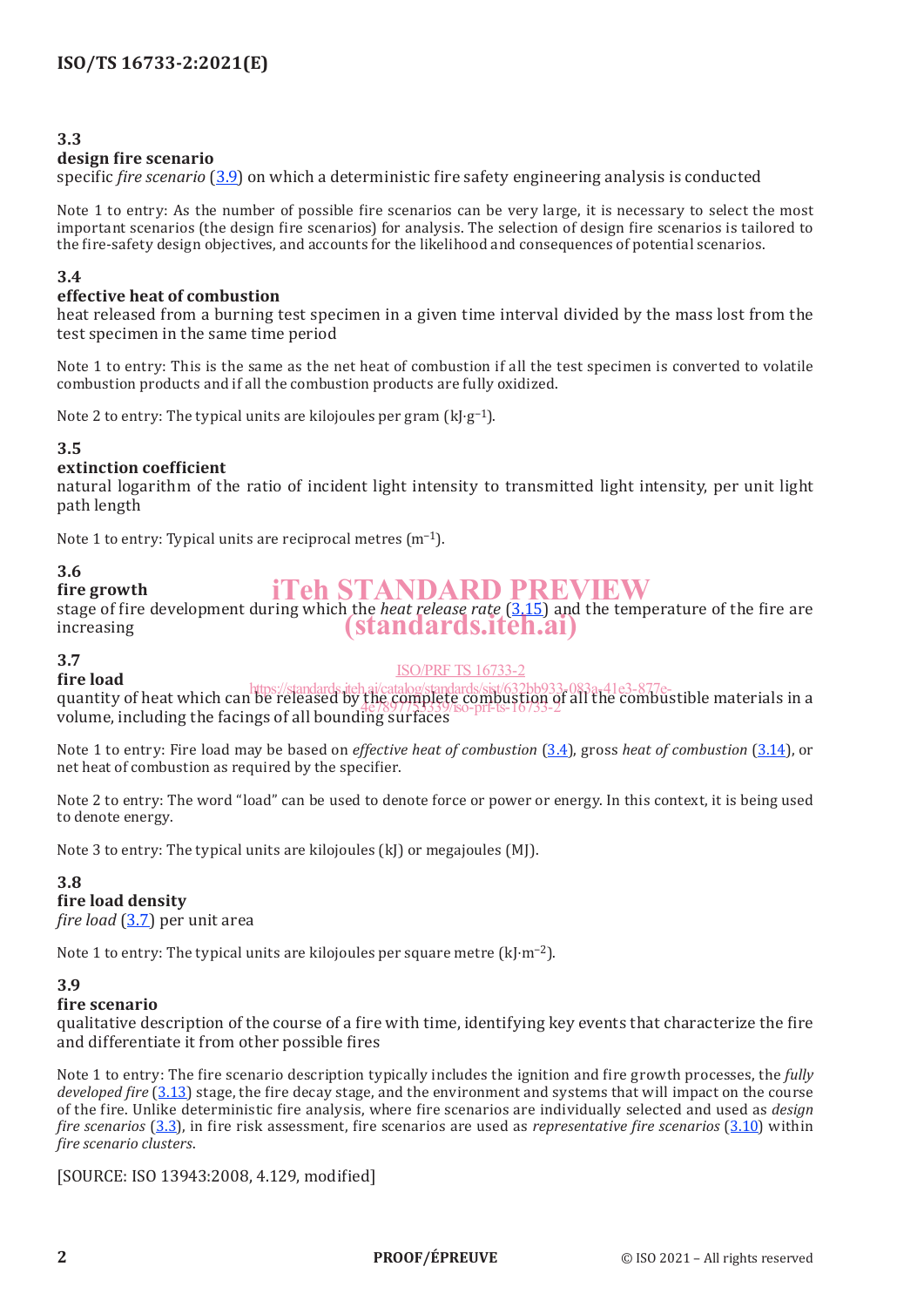#### **3.10**

#### **representative fire scenario**

specific *fire scenario* (3.9) selected from a *fire scenario cluster* (3.11) such that the consequence of the representative fire scenario can be used as a reasonable estimate of the average consequence of scenarios in the fire scenario cluster

#### **3.11**

#### **fire scenario cluster**

subset of *fire scenarios* (3.9), usually defined as part of a complete partitioning of the universe of possible fire scenarios

Note 1 to entry: The subset is usually defined so that the calculation of fire risk as the sum over all fire scenario clusters of fire scenario cluster frequency multiplied by *representative fire scenario* (3.10) consequence does not impose an undue calculation burden.

#### **3.12**

#### **flashover**

transition to a state of total surface involvement in a fire of combustible materials within an enclosure

#### **3.13**

#### **fully developed fire**

state of total involvement of combustible materials in a fire

#### **3.14**

#### **heat of combustion**

thermal energy produced by combustion of unit mass of a given substance

Note 1 to entry: The typical units are kilojoules per gram (kJ⋅g−1).<br>Standards.iten.ai)

#### **3.15**

#### **heat release rate**

rate of thermal energy production generated by combustion 3-083a-41e3-877e-ISO/PRF TS 16733-2

4e7897753339/iso-prf-ts-16733-2

Note 1 to entry: The typical units are watts  $(W)$ .

#### **3.16**

#### **target**

a person, object or environment intended to be protected from the effects of fire and its effluents (smoke, corrosive gas, etc.) and/or fire suppression effluents

#### **4 Symbols**

- *A* area of ventilation opening, m<sup>2</sup>
- $A<sub>T</sub>$  total interior area of the enclosure excluding opening area,  $m<sup>2</sup>$
- $A_f$  horizontal burning area of the fuel, m<sup>2</sup>
- $A_{\rm fl}$  floor area, m<sup>2</sup>
- *A*<sub>o</sub> area of opening, m<sup>2</sup>
- *<sup>c</sup>* distance of target from the centre of the flame, m
- *f* flapping length
- $q_{\text{fd}}$  fire load energy density, MJ/m<sup>2</sup>
- *F<sub>size</sub>* non-dimensionless form of fire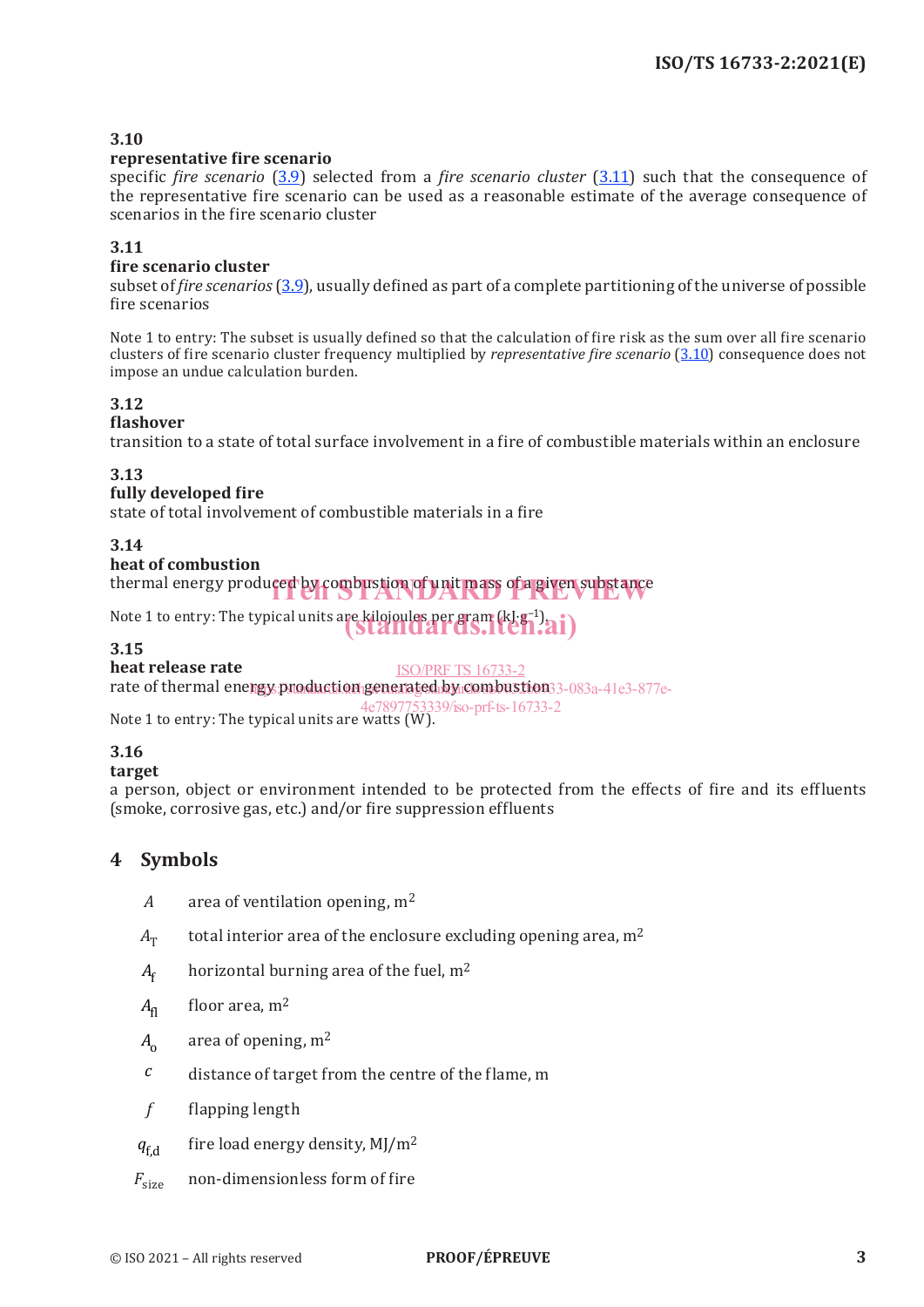#### **ISO/TS 16733-2:2021(E)**

| $h_{\alpha}$           | height of an opening, m                                                                                                                            |
|------------------------|----------------------------------------------------------------------------------------------------------------------------------------------------|
| $h_{\rm T}$            | average effective heat transfer coefficient, $kW/m^2/K$                                                                                            |
| h'                     | heat flux                                                                                                                                          |
| $h'_{\text{net}}$      | net heat flux                                                                                                                                      |
| H                      | height of ventilation opening, m                                                                                                                   |
| L                      | heat of gasification of the fuel, kJ/kg                                                                                                            |
| m <sub>f</sub>         | rate of mass loss of fuel, kg/s                                                                                                                    |
| $\dot{m}_{\text{out}}$ | rate of entry of air outflow from the enclosure, kg/s                                                                                              |
| $\dot{m}_{\rm s}$      | mass loss rate for smouldering combustion, g/min                                                                                                   |
| $\dot{m}$ "            | mass loss rate per unit area, $\text{kg/s/m}^2$                                                                                                    |
| $m_{\rm p}$            | mass flow of gases entrained into the fire plume, kg/s                                                                                             |
| $\dot{m}_{\rm F,u}$    | mass loss rate of fuel under well ventilated free burn conditions, kg/s                                                                            |
| $m_{\rm growth}$       | mass of fuel burned during the growth phase, kg                                                                                                    |
| $m_{\text{total}}$     | total mass of fuel burned, kg TANDARD PREVIEW                                                                                                      |
| Q                      | <i>(standards.iteh.ai)</i><br>heat release rate, kW                                                                                                |
| $Q_c$                  | convective part of the heat release rate/WF TS 16733-2                                                                                             |
| $Q_{\rm fo}$           | https://standards.iteh.ai/catalog/standards/sist/632bb933-083a-41e3-877e-<br>minimum heat release rate to cause flashover, kW <sub>s-16733-2</sub> |
| $Q_{\text{max}}$       | maximum heat release rate, kW                                                                                                                      |
| $\dot{Q}_{\rm v}$      | ventilation-controlled heat release rate, kW                                                                                                       |
| $\dot{Q}^{''}$         | heat release rate per unit area, kW/m <sup>2</sup>                                                                                                 |
| $\dot{q}_{\rm ext}$    | total external heat flux from the smoke and compartment surfaces (kW)                                                                              |
| $q_{f,d}$              | design value of the fire load density related to the surface area of the floor, $A_f$                                                              |
| $\dot{q}$ "            | heat flux, kW/m <sup>2</sup>                                                                                                                       |
| $\mathfrak{r}$         | stoichiometric air requirement for complete combustion of fuel, expressed as the mass ratio<br>of air to fuel                                      |
| S                      | constant fire spread rate                                                                                                                          |
| t                      | time, s                                                                                                                                            |
| $t_{\rm b}$            | constant burning time, s                                                                                                                           |
| $t_{\rm g}$            | time required to reach the reference heat release rate $\dot{Q}_{0}$ , s                                                                           |
| $t_{\rm grow}$         | time at which the heat release rate reaches a maximum value, s                                                                                     |
| $t_{\text{total}}$     | total burning time                                                                                                                                 |
|                        |                                                                                                                                                    |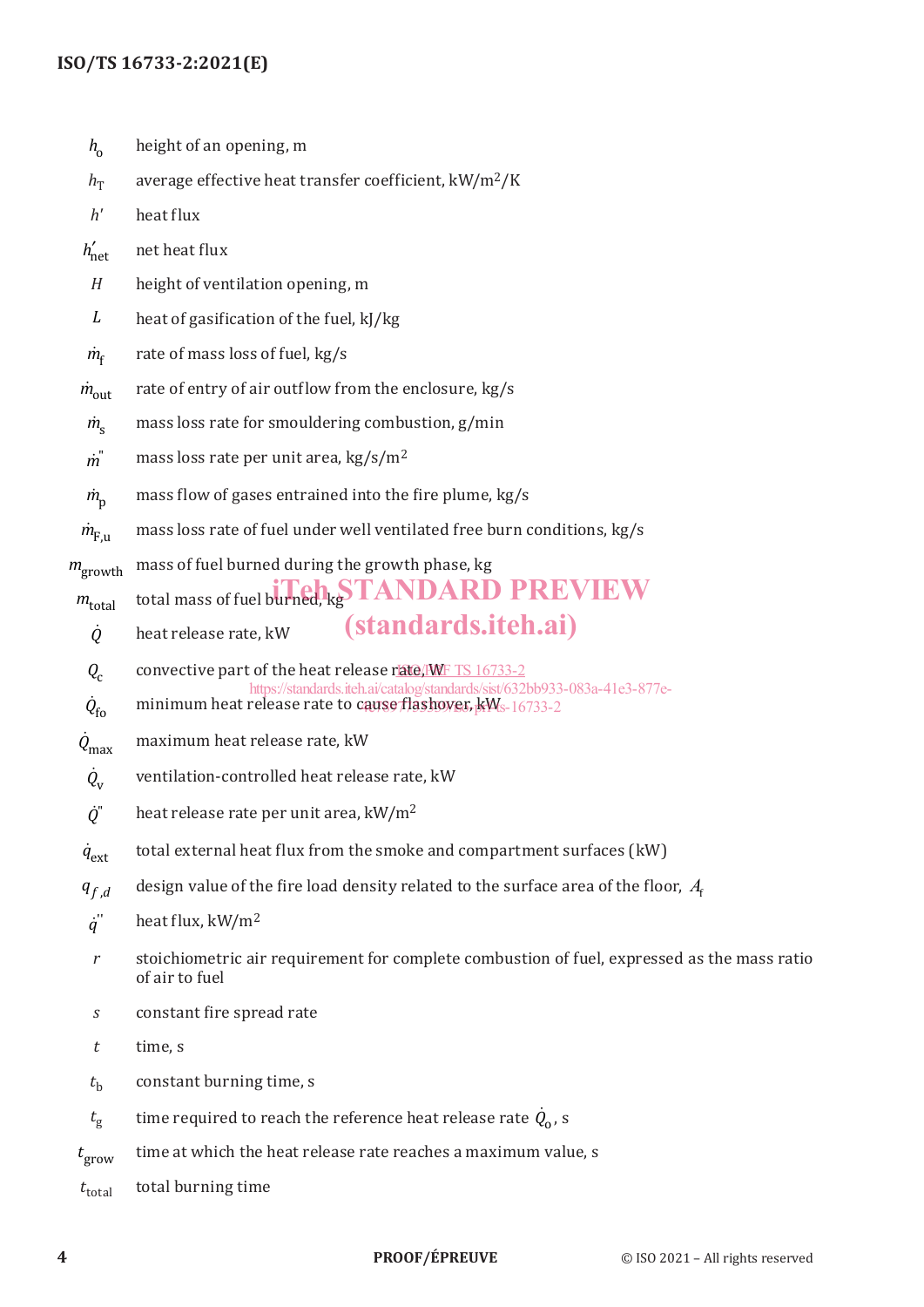- *Tf* reduced average near-field temperature
- *§*<sup>r</sup> radiative fraction of the total energy
- *Y*<sub>02</sub> mass fraction of oxygen in the plume flow, kg/kg
- *Y*<sub>o</sub> l, mass fraction of oxygen in the gases feeding the flame
- $Y_{0}$   $\infty$  mass fraction of oxygen under ambient free-burning conditions
- *z* height along the flame axis (m)
- *z'* vertical position of the virtual heat source
- $\alpha$  fire growth coefficient, kW/s<sup>2</sup>
- $\alpha_c$  convective heat transfer coefficient
- $\chi$  combustion efficiency
- ∆*H*<sub>eff</sub> effective heat of combustion, kJ/kg
- $ΔH<sub>c</sub>$  chemical heat of combustion, kJ/kg
- $\Delta H_{O2}$  heat of combustion based on oxygen consumption, MJ/kg (~13,1 for hydrocarbons)
	- $\varepsilon_{\rm f}$  emissivity of the fire  $\bf STANDARD\ PREVIEW$
- $\tau_{\rm grow}$  duration of the growing fire stage, sds.iteh.ai)
- $\tau_{\text{steady}}$  duration of the steady burning stage,  $\frac{16733-2}{2}$
- $\tau_{\rm decay}$  duration of the decay burning stage, s https://standards.iteh.ai/catalog/standards/sist/632bb933-083a-41e3-877e-4e7897753339/iso-prf-ts-16733-2
- <sup>σ</sup> Stefan Boltzmann constant
- $\theta_{\rm m}$  surface temperature of the member (°C) [see Formula (21)]
- λ thermal conductivity

#### **5 The role of design fires in fire safety design**

Design fire specifications play a critical role in fire safety engineering. It is important that the procedures described in ISO 23932-1 be followed. This means that the fire safety objectives and performance criteria are stated and the relevant design scenarios are identified using ISO 16733-1 for fire scenarios and ISO/TS 29761 for behavioural scenarios.

Figure 1, taken from ISO 23932-1, illustrates the fire safety design process. The specification of design fires follows the scenario selection step and provides input data for the selected engineering methods. Following identification of the design fire scenarios in accordance with ISO 16733-1, the assumed characteristics of the fire on which the scenario quantification will be based shall be described. The assumed fire characteristics and the associated fire development over time are generally referred to as the "design fire".

This document is applicable to design fires that are quantifiable in engineering terms and therefore intended to form part of a deterministic or combined deterministic/probabilistic analysis. A deterministic approach calculating the consequence of individual fire scenarios may also form part of an overriding probabilistic analysis. For example, Monte Carlo simulation can be used to quantify uncertainty using statistical techniques in both inputs and outputs.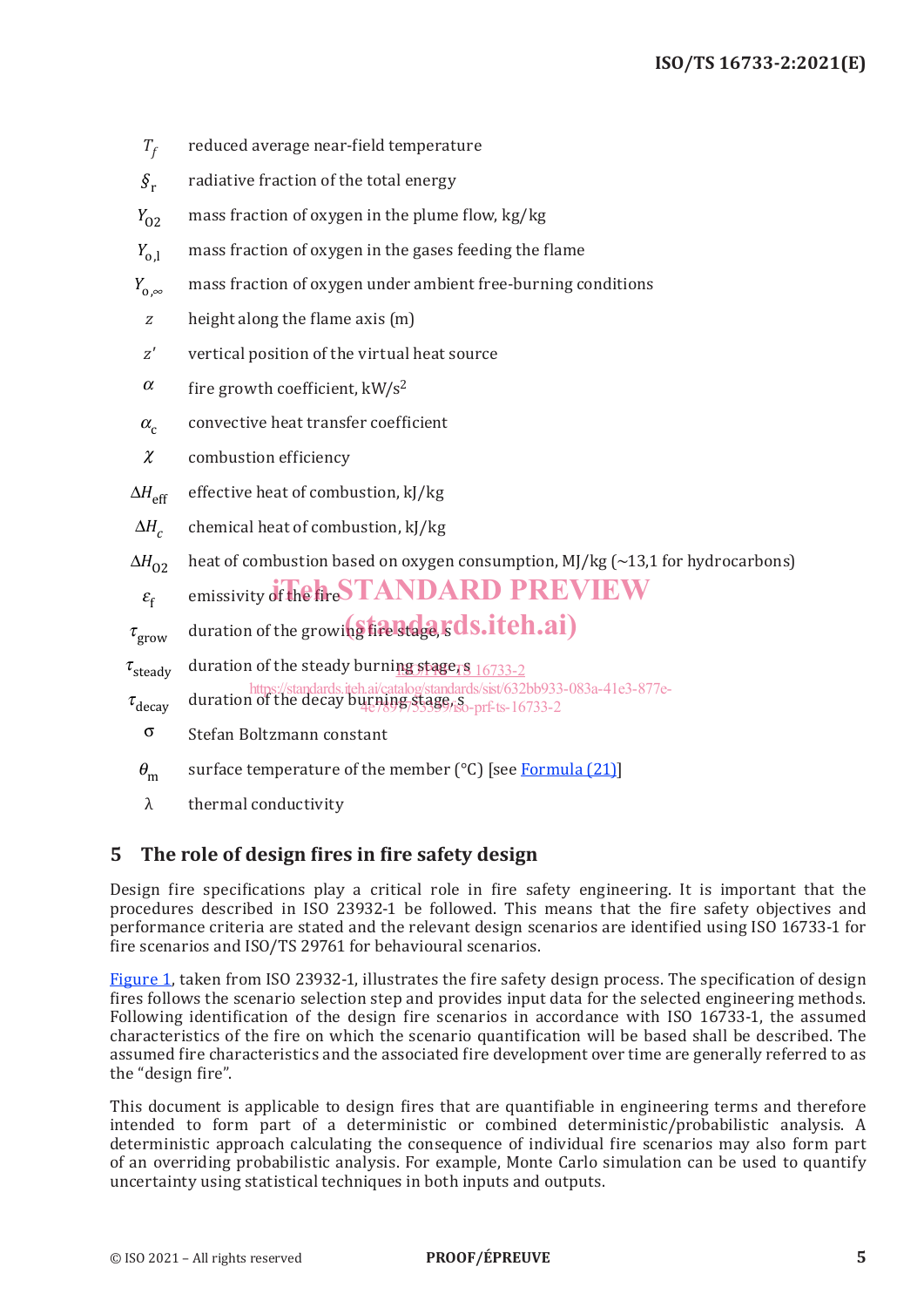#### **ISO/TS 16733-2:2021(E)**

This document is also intended to accommodate a range of different analysis methods, including use of computational fluid dynamics models (CFD), zone models, or simple hand calculations. Each approach can require the use of different parts of this document. Some calculations may be handled within the analysis model, such as determining the ventilation limit or determining effect of suppression systems, while simpler analysis methods can require these elements to be estimated separately. Where computer models are used for the analysis, it is important for the engineer to understand the model limitations and which fire or other phenomena are included and not included. The model or tool selected for use should be appropriate for the overall analysis as described in ISO 23932-1:2018 Clause 11.

The nature of the fire scenario can require the application of selected clauses of this document rather than all parts. For example, where the fire scenario predominantly concerns:

- a growing or developing fire, refer to Clause 8.
- a smouldering fire, refer to Clause 9.
- a fully developed fire affecting structure, refer to **Clause 10**.

## iTeh STANDARD PREVIEW (standards.iteh.ai)

ISO/PRF TS 16733-2 https://standards.iteh.ai/catalog/standards/sist/632bb933-083a-41e3-877e-4e7897753339/iso-prf-ts-16733-2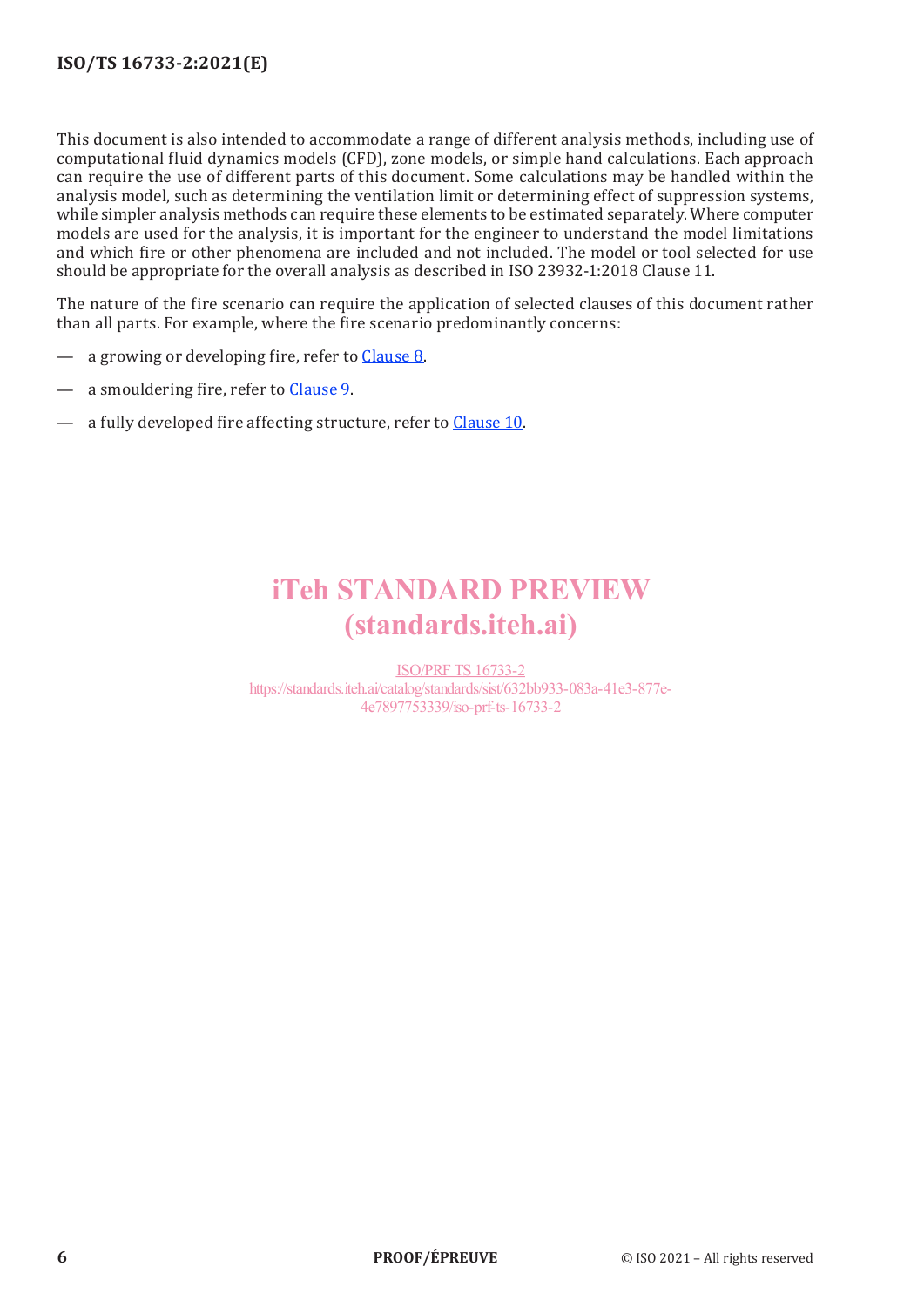

#### **Key**

- <sup>a</sup> See also ISO/TR 16576 (Examples).
- <sup>b</sup> See also ISO 16732-1, ISO 16733-1, ISO/TS 29761.
- <sup>c</sup> See also ISO 16732-1, ISO 16733-1, ISO/TS 29761.
- <sup>d</sup> See also ISO/TS 13447, ISO 16730-1, ISO/TR 16730-2, ISO/TR 16730-3, ISO/TR 16730-4, ISO/TR 16730-5 (Examples), ISO 16734, ISO 16735, ISO 16736, ISO 16737, ISO/TR 16738, ISO 24678-6.
- <sup>e</sup> See also ISO/TR 16738, ISO 16733-1.

#### **Figure 1 — Flow chart illustrating the fire safety design process and selection of design fire scenarios (Source: ISO 23932-1)**

#### **PROOF/ÉPREUVE**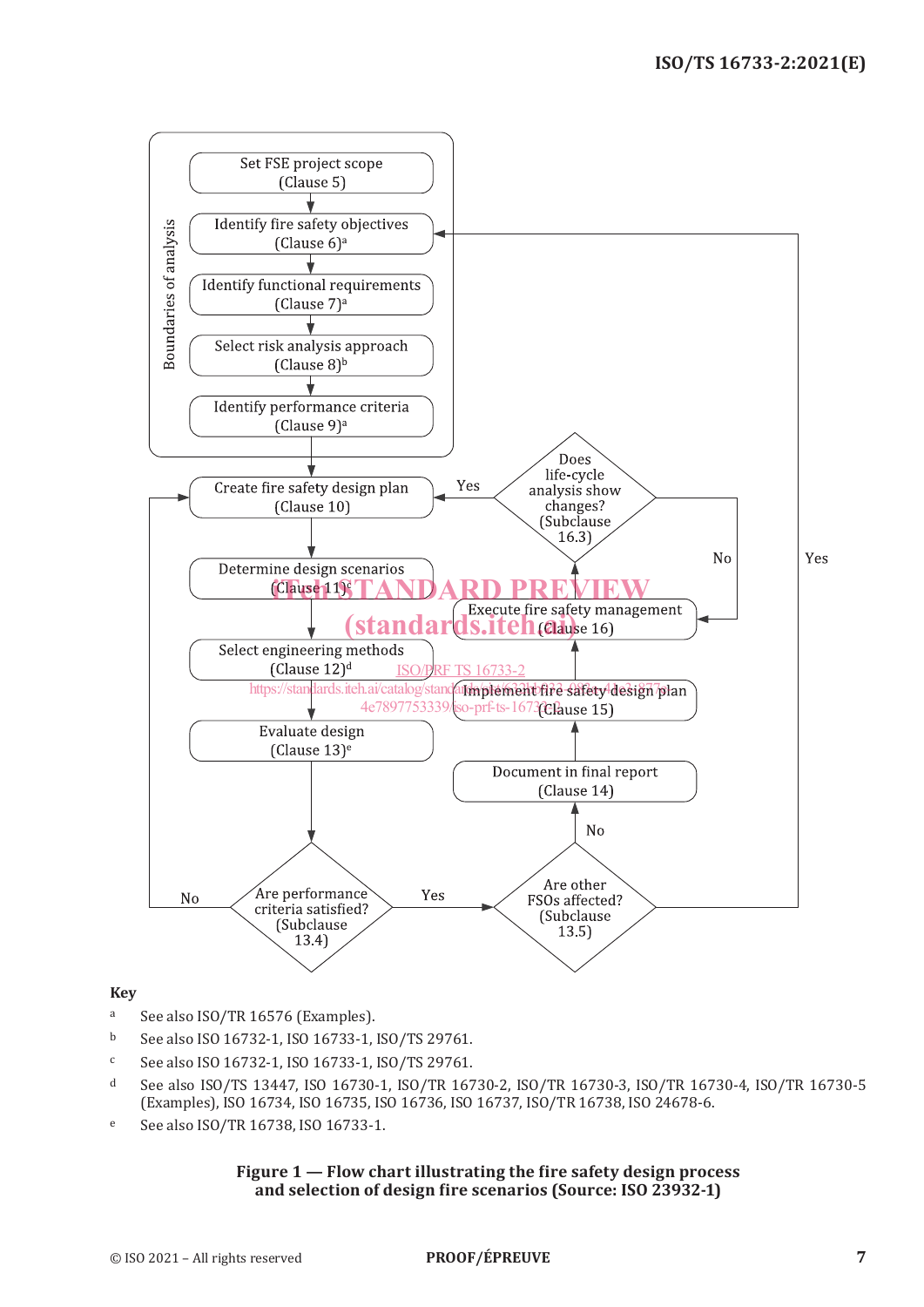#### **ISO/TS 16733-2:2021(E)**

Clause 11 covers several specific correlations for external fire exposures.

Clause 12 discusses the use of fire tests for developing design fires when engineering calculation methods are not available or not applicable.

Where analysis involving probabilistic aspects of design fires are envisaged, readers should also refer to Clause 13 in addition to the relevant subclauses of Clauses 8-12.

The design fire can include descriptions of the heat release rate, gas temperature or heat fluxes as well as the yields of smoke and other combustion products. The most important parameter of the design fire is the heat release rate and different approaches are available to develop a design fire curve for the time-varying heat release rate from a fire. In general, the main approaches are:

1) To calculate the fire growth and heat release from first principles based on an understanding of the product materials and geometry, chemistry and underlying combustion processes.

This is generally difficult and can currently be considered insufficiently reliable for general use in fire safety engineering. It is not discussed further in this document.

2) To construct composite heat release rate curves from the individual components.

This is more applicable when information is known regarding the specific contents and their arrangement within the built environment. This requires consideration and estimation of fire spread from the ignition source to other nearby items and the relevant timeline for this to occur.

3) To assume a generalized heat release rate curve (e.g. *t*2 fire).

This may include a representative fire growth rate for different well-defined occupancies. This could be based on experimental data. In does not rate for uncern wen defined occupancies. This could be based on experimental data. In does not require fire spread from individual items to be assessed and is therefore very simple to apply. This approach may be prescribed in some codes of practice (see Annex A). ISO/PRF TS 16733-2

Initially, the engineer should determine the glosing design heat release rate curve, without intervention, as<br>Initially, the engineer should determine the design heat release rate curve, without intervention, as metany, the engineer should determine the companion of the carve, while mervention, as would apply if the fire were allowed to develop in well-ventilated, open-air conditions. Interventions result in a potential change in the course of the fire. They could include:

- manual fire-fighting actions by occupants or by trained fire-fighters;
- automatic or manually operated fire suppression systems;
- restricted ventilation or changes in ventilation during the course of the fire (e.g. glass breaking);
- burning enhancement due to thermal feedback from the hot gases and enclosure surfaces to the fuel surface.

The selected approach will depend on what is known about the fire scenario and the items involved. The method of analysis may also determine the approach being dependent of what input information is available.

A complete description of the design fire from ignition to decay is estimated using the specified initial conditions and a series of simple calculations to estimate parameters such as the sprinkler activation time, transition to flashover and duration of any fully developed burning.

Alternatively, the design fire can be a combination of quantified initial conditions and subsequent fire development determined iteratively or by calculation using more detailed models that account for phenomena such as transient effects of changing ventilation on smoke production or thermal feedback effects from a hot layer to the fuel surface.

As with the design fire scenario, it is important that the design fire be appropriate to the relevant firesafety objectives. For example, if safety of life is an objective, and the built environment includes a smoke control system, a design fire should be selected that challenges the smoke control system. If the severity of the design fire is underestimated, then the application of engineering methods to predict

#### **PROOF/ÉPREUVE**